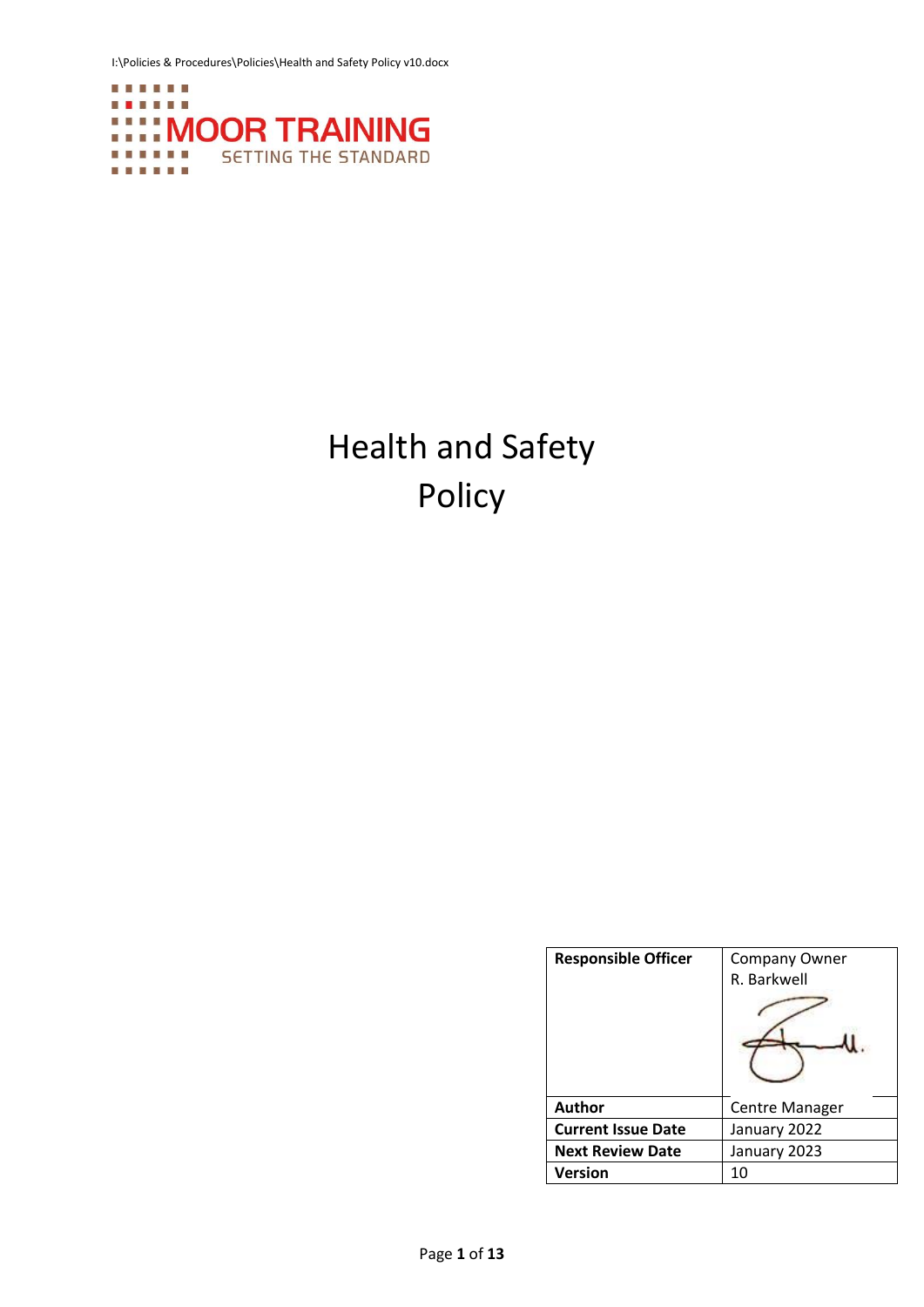

# **Contents**

| $\mathbf{1}$   |       |                                                                                   |  |  |
|----------------|-------|-----------------------------------------------------------------------------------|--|--|
| $\overline{2}$ |       |                                                                                   |  |  |
|                | 2.1   |                                                                                   |  |  |
| 3              |       |                                                                                   |  |  |
|                | 3.1   |                                                                                   |  |  |
|                | 3.2   |                                                                                   |  |  |
|                | 3.3   |                                                                                   |  |  |
|                | 3.4   |                                                                                   |  |  |
|                | 3.5   |                                                                                   |  |  |
|                | 3.6   |                                                                                   |  |  |
|                | 3.7   |                                                                                   |  |  |
|                | 3.8   |                                                                                   |  |  |
| 4              |       |                                                                                   |  |  |
|                | 4.1   |                                                                                   |  |  |
|                | 4.2   |                                                                                   |  |  |
|                | 4.3   |                                                                                   |  |  |
|                | 4.4   |                                                                                   |  |  |
|                | 4.5   | Reporting of Injuries, Diseases and Dangerous Occurrences Regulations (RIDDOR)  8 |  |  |
|                | 4.5.1 |                                                                                   |  |  |
|                | 4.5.2 |                                                                                   |  |  |
| 5              |       |                                                                                   |  |  |
|                | 5.1   |                                                                                   |  |  |
|                | 5.2   |                                                                                   |  |  |
|                | 5.3   |                                                                                   |  |  |
|                | 5.4   |                                                                                   |  |  |
|                | 5.5   |                                                                                   |  |  |
|                | 5.6   |                                                                                   |  |  |
|                |       |                                                                                   |  |  |
|                | 5.7   |                                                                                   |  |  |
|                | 5.8   |                                                                                   |  |  |
|                | 5.9   |                                                                                   |  |  |
|                | 5.10  |                                                                                   |  |  |
|                | 5.11  |                                                                                   |  |  |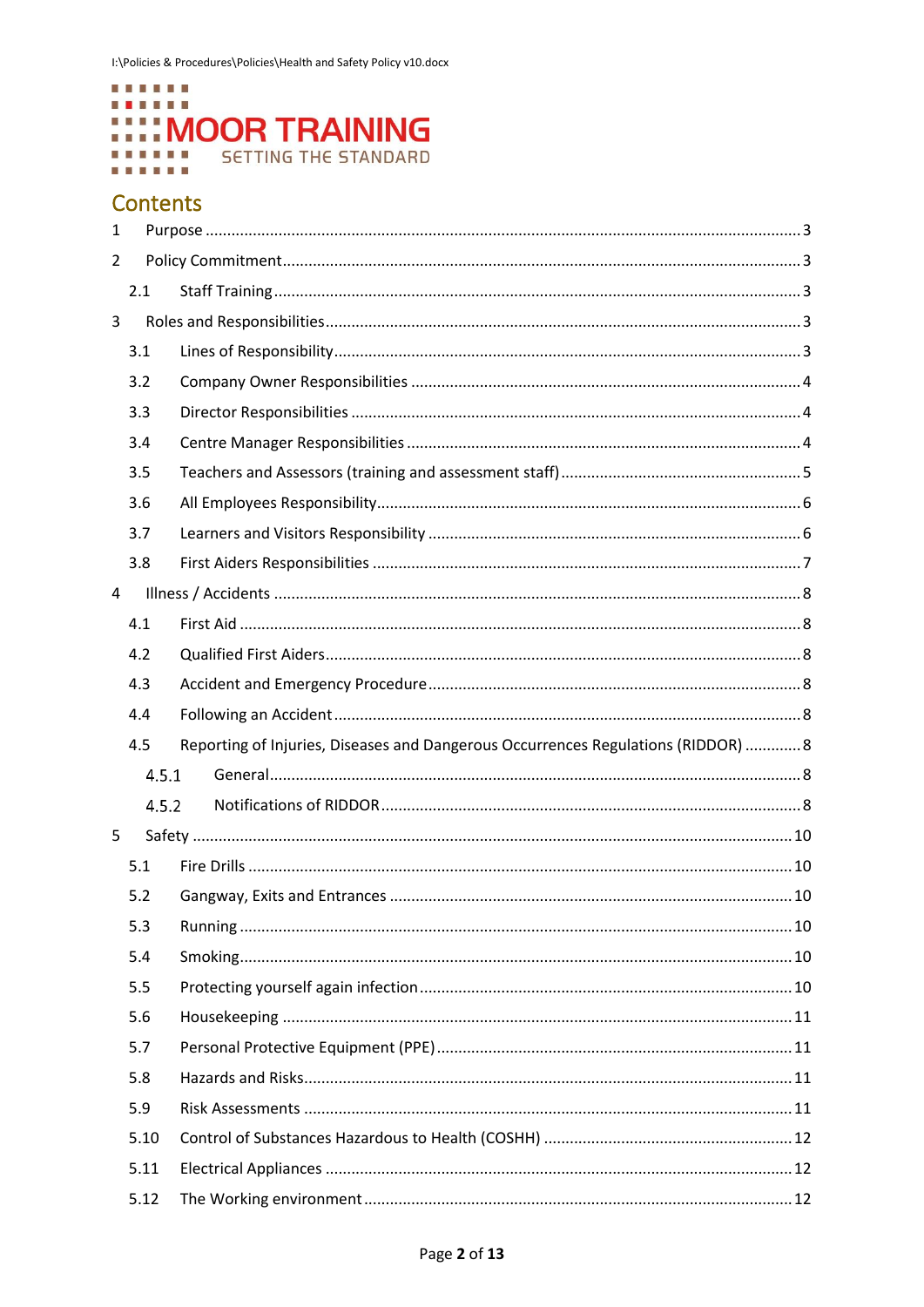

# <span id="page-2-0"></span>1 Purpose

The Health and Safety at Work Act 1974 requires all employees to behave safely and responsibility at all times. Any action, or failure to take action, which endangers the safety of employees or other people could lead to disciplinary action, legal action of both. The employer also has legal of obligations under the Act.

It is the policy of Moor Training under the Health and Safety at Work Act 1974 to conduct its operations in such a manner as to ensure the health, safety and welfare of all of its employees, learners and others working on its premises and the general public.

## <span id="page-2-1"></span>2 Policy Commitment

The Company will ensure, so far as is reasonably practicable, that its equipment and premises provide a healthy and safe working environment.

Moor Training commits itself to implementing the Health and Safety at Work Act 1974 and will actively seek the co-operation of all employees, learners and external education and training personnel, to meet this commitment.

### <span id="page-2-2"></span>2.1 Staff Training

<span id="page-2-3"></span>Staff are fully trained at induction, with refresher training at 12 monthly intervals.

### 3 Roles and Responsibilities

The responsibility for ensuring that the Company carries out its statutory obligations lies with the Company Owner.

### <span id="page-2-4"></span>3.1 Lines of Responsibility

Lines of responsibility are as follows:

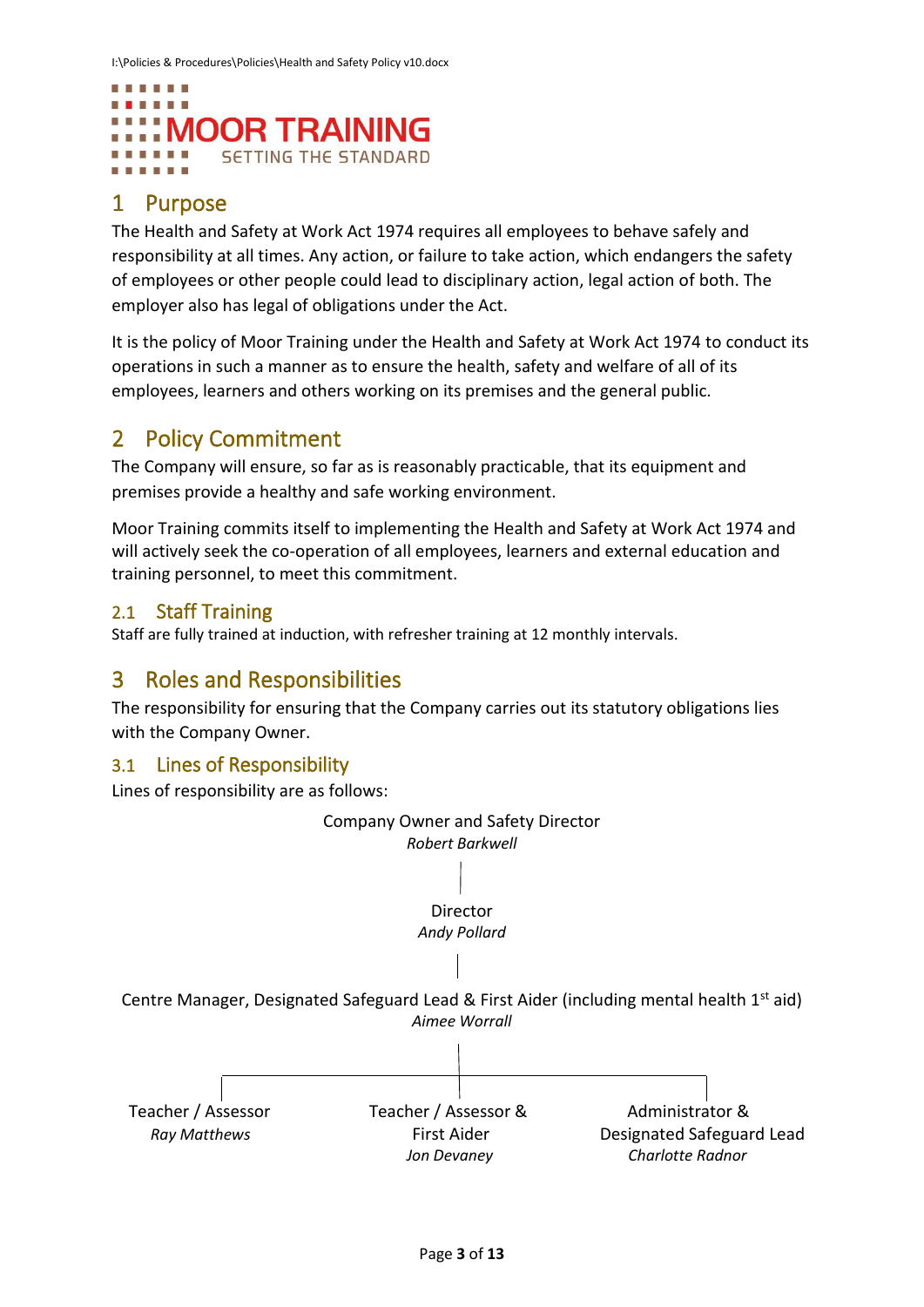

### <span id="page-3-0"></span>3.2 Company Owner Responsibilities

The Company Owner is responsible for;

- Ultimate responsibility for the health, safety and welfare of centres employees whilst at work, including visitors, learners and any other person likely to be affected by Centres activities.
- Co-ordinating Health and Safety Policy and practice in the establishment.
- Monitoring the effective implementation of the Health and Safety Policy.
- Advising all staff of good practices, training requirements and the standards required, to manage the implementation of Health and Safety efficiently.
- Investigating reportable injuries and incidents and advising on lessons to be learnt while liaising with authorities such as the Health and Safety Executive.
- Assisting in the investigation of accidents.
- Ensuring that all risk assessments are carried out in accordance.
- Conducting safety inspections of Company premises according to risk category.

### <span id="page-3-1"></span>3.3 Director Responsibilities

- Ensuring that all staff receives appropriate health and safety information and training.
- Assisting in the investigation of accidents.
- Ensuring that COSHH and risk assessments are reviewed regularly and monitoring the effectiveness of safety management.
- Advising visitors as to the appropriate action to be taken to comply with the relevant regulations.

### <span id="page-3-2"></span>3.4 Centre Manager Responsibilities

The Centre Manager along with teaching staff have day to day responsibility for health, safety and welfare.

- Assisting in the investigation of accidents.
- Assist in risk assessment reviews and monitoring.
- Advising staff, learners and visitors as to the appropriate action to be taken to comply with the relevant regulations including; Manual handling, Good housekeeping, Fire Prevention, First aid at work, Display Screen Equipment, Environmental (working conditions), Accident reporting in accordance with RIDDOR, COSHH, Assessment and Risk Assessment.
- Electronic Health and Safety information is kept current and implemented.
- Ensure that accidents/incidents are recorded and investigated.
- Ensure that staff are aware of and observe the Health and Safety policy.
- Maintaining records, as directed by the Head of Faculty / Department, of all apparatus and checking that all equipment and apparatus is regularly inspected and serviced.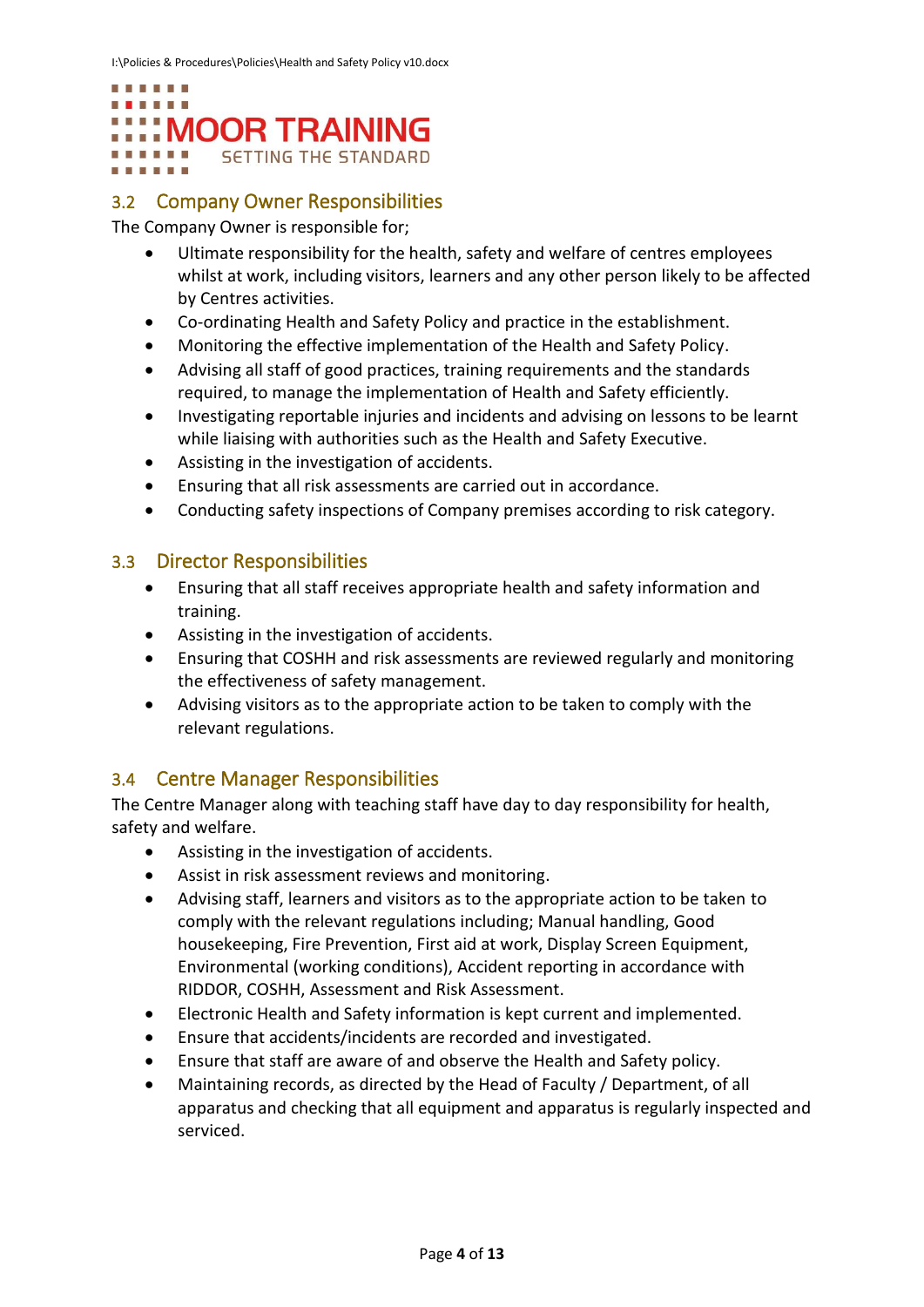

### <span id="page-4-0"></span>3.5 Teachers and Assessors (training and assessment staff)

Teaching staff have day to day responsibility for health, safety, welfare and the implementation of this policy throughout their areas of responsibility.

They achieve this by;

- Familiarising themselves with the centres Health and Safety Policy, and to instruct learners regarding health and safety within their area.
- Having adequate knowledge of the requirements of the Health and Safety at Work Act, relevant regulations, approved Codes of Practice and any other legislation applicable to their areas of responsibility.
- Carrying out safety inspections of their areas of responsibility, for instance, for assessors this will include appropriate Health and Safety checks of learners' workplaces or for course tutors the inspection of training rooms to ensure that they are safe and fit for purpose.
- Protect the safety of learners whilst they are in their charge at centre or at external venues or locations.
- Ensuring that clear safety instructions and warnings are given, understood and obeyed.
- Ensuring that they and their learners know the whereabouts of First Aiders and First Aid facilities.
- Ensuring that protective clothing, safety guards, etc. are used as required and enforcing safe working procedures.
- Dealing promptly with any health and safety matters
- Ensuring that in the event of a serious accident, nothing is moved at the scene of the accident, excepting where it is essential to prevent another accident happening, e.g. an explosion, fire or electrocution, or to remove a casualty.
- Reporting any injuries, accidents or dangerous occurrences requiring action under RIDDOR to the Centre Manager for further investigation and collation of evidence.
- Ensuring that all equipment in their areas of responsibility is in good, safe working conditions, removing from use any equipment that is not, and reporting suspected defects to the Health and Safety Officer.
- Monitoring working practices and ensuring that they, and their learners, are fully aware of any hazards.
- Ensuring that all learners and visitors in the area of responsibility are aware of, and abide by, the Company's Health and Safety Policy and are made aware of likely hazards in their area of work.
- Ensuring that visitors in their area of responsibility are supervised and advised as appropriate.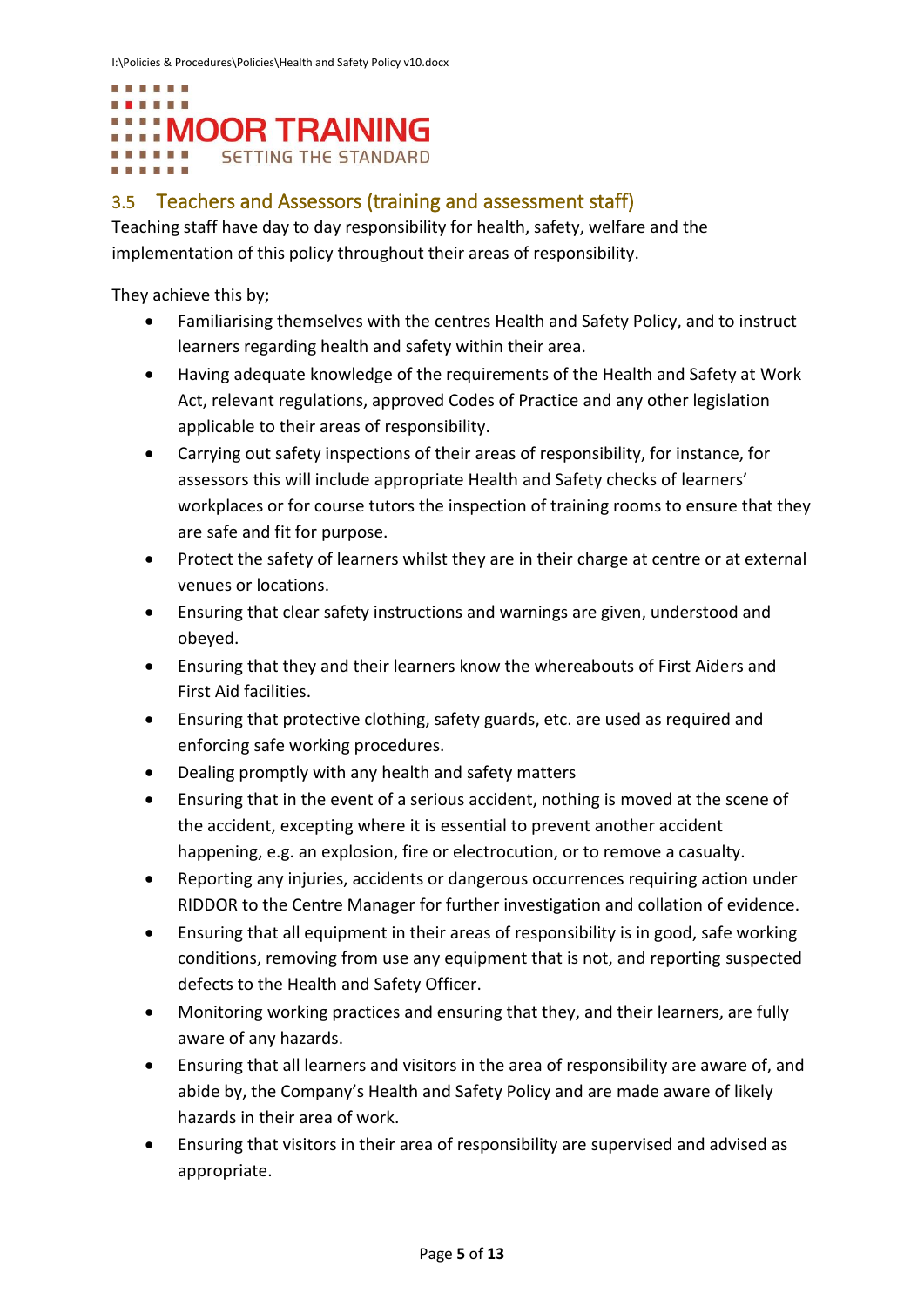

- Ensuring Risk Assessments are completed and available for their curriculum area, which cover all significant risks, and control measures in place as required. This information must be forwarded to the Centre Manager.
- Where appropriate ensuring that proper measures are taken for the storage, use and disposal of hazardous material.

### <span id="page-5-0"></span>3.6 All Employees Responsibility

All employees staff have the following responsibilities;

- Reading and complying with the Company's Health and Safety Policy.
- Maintaining good housekeeping and that all work areas are kept clean, tidy and free from obstruction.
- Using the correct aids and materials for the job in hand, making full use of safety equipment, devices and procedures.
- Reporting to the Centre Manager any defects in machines, equipment or fittings.
- Not attempting to repair any equipment, especially mechanical or electrical, themselves.
- Developing a personal concern for Health and Safety of themselves, or for others, in their acts or omissions.
- Informing the Centre Manager if they have any doubt about their ability to carry out any work without unnecessary risk.
- Conforming to all Health and Safety Regulations and seeking advice if the Regulations are not known to them.
- Reporting all accidents, dangerous occurrences or near misses to their line manager immediately after first aid, if required, has been administered.

### <span id="page-5-1"></span>3.7 Learners and Visitors Responsibility

Moor Training learners and visitors are to help implement the Company's Health and Safety Policy by;

- Co-operating and maintaining a tidy and safe working environment.
- Reading and complying with the written policy and any other Company procedures.
- Using the appropriate safety equipment and clothing as directed.
- Reporting an accident immediately to the person in charge of their class or to any other member of staff.
- Reporting any hazard, dangerous equipment or service to the person in charge of their class or to any other member of staff.
- Using in a safe manner and not wilfully misusing, neglecting, damaging or interfering with apparatus, equipment, centre premises or services.
- Complying with routine Health and Safety instructions given by their supervisor or instruction, in verbal or written form.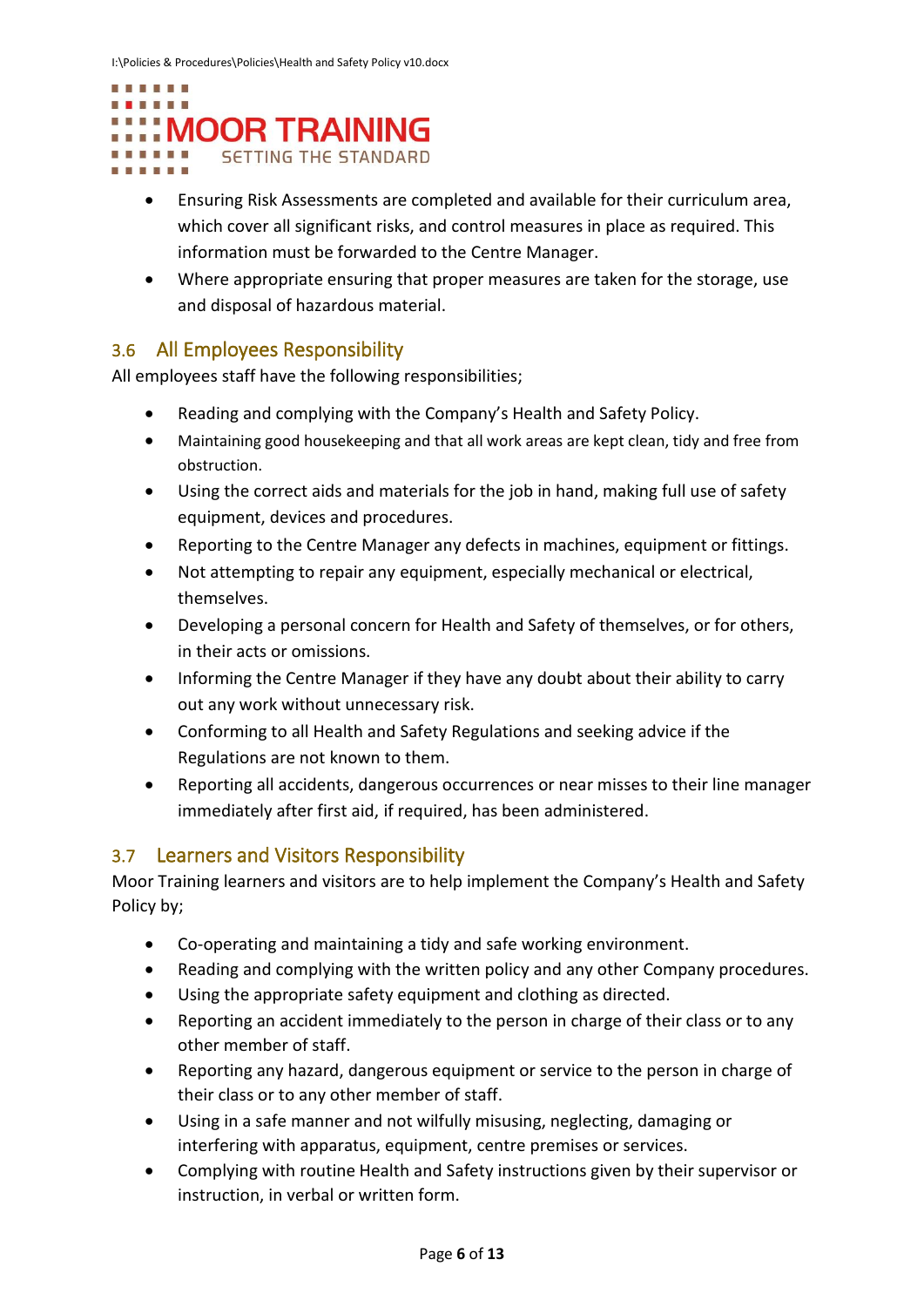#### **E** We do we do to . . . . . . :::: MOOR TRAINING . . . . . . **SETTING THE STANDARD** ■ 簡量 簡 簡

- Working in a safe manner and avoiding placing themselves or others at unnecessary risk by only operating equipment for which they have received adequate training.
- Using the correct tool and equipment for the job in hand, and using the safety equipment and PPE provided as directed by their supervisor, avoiding improvisation.
- Reporting to their supervisor suspected failings in tools, safety equipment or instruction.
- Knowing the location of the nearest first aider and the actions to be taken in the event of injury, fire or security alerts.
- Sign in and out at Reception.

### <span id="page-6-0"></span>3.8 First Aiders Responsibilities

- Should be reliable and able to remain calm in an emergency and fit enough to be able to deal with a first aid situation
- Must deal with an accident/injury when the nurse is delayed or unavailable. First aid includes treatment of minor injuries, which will not always need the services of medical or nursing personnel
- Must be permitted to leave their work immediately and go rapidly to the scene of an emergency when called
- Must fully complete an Accident, Incident or Dangerous Occurrence Reporting Form to record any treatment given.
- Are responsible in their area for keeping the first aid boxes clean and stocked to the required standard, with the help of the Occupational Health Nurse
- Must hold an approved First Aid at Work Certificate and be prepared to receive approved refresher training every three years and to attend annual refresher courses where possible
- Must be prepared to take further specific training as approved by the Health and Safety Executive if specific hazards exist in a First Aider's area.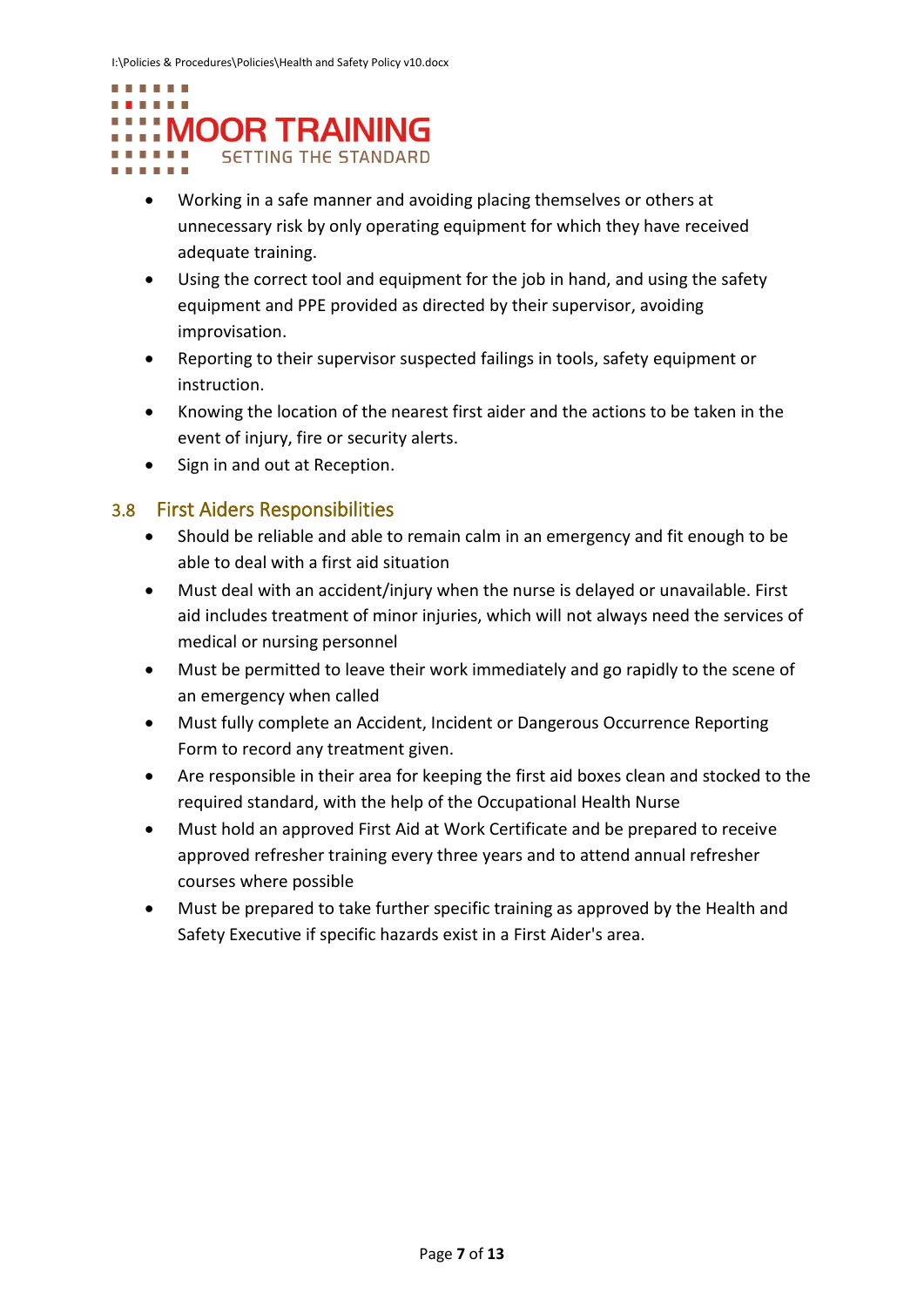

## <span id="page-7-0"></span>4 Illness / Accidents

### <span id="page-7-1"></span>4.1 First Aid

Details of the first aid procedure will be provided to all learners at induction and visitors on arrival. First Aid kits are clearly indicated on plans and located in specific areas. The Company shall ensure that accidents will be investigated immediately.

### <span id="page-7-2"></span>4.2 Qualified First Aiders

Details of First Aiders trained to give assistance if required is located on notice boards throughout.

In the event of a need for a 1<sup>st</sup> Aider always go to Reception.

### <span id="page-7-3"></span>4.3 Accident and Emergency Procedure

Do not leave the patient alone and render first aid if possible, but only if you are trained to do so.

Contact Reception for a 1<sup>st</sup> Aider: 01837 659357

In the event of an emergency 999.

### <span id="page-7-4"></span>4.4 Following an Accident

Report the accident immediately to a member of staff, who will liaise with the Centre Manager.

A complete a form in the accident book, which is located in the main office must be completed.

Work placement Mentors should record all accidents to apprentices in their own accident book and action accordingly, informing Moor Training of the accident.

### <span id="page-7-5"></span>4.5 Reporting of Injuries, Diseases and Dangerous Occurrences Regulations (RIDDOR)

### <span id="page-7-6"></span>4.5.1 General

The Centre Manager must be informed immediately in the event of a serious accident or incident, including a near miss and also when an employee, learner or self-employed person working under the Centres control remains absent for more than seven consecutive days, following an accident at centre or if they have been detained in hospital.

The Centre Manager will take the appropriate reporting action in accordance with the Reporting of Injuries, Diseases and Dangerous Occurrences Regulations 2013 (RIDDOR) and liaise with the Director.

### <span id="page-7-7"></span>4.5.2 Notifications of RIDDOR

The Regulations require that the relevant enforcing authority is notified 'by the quickest possible means e.g. telephone'.

The Centre Manager will report RIDDOR.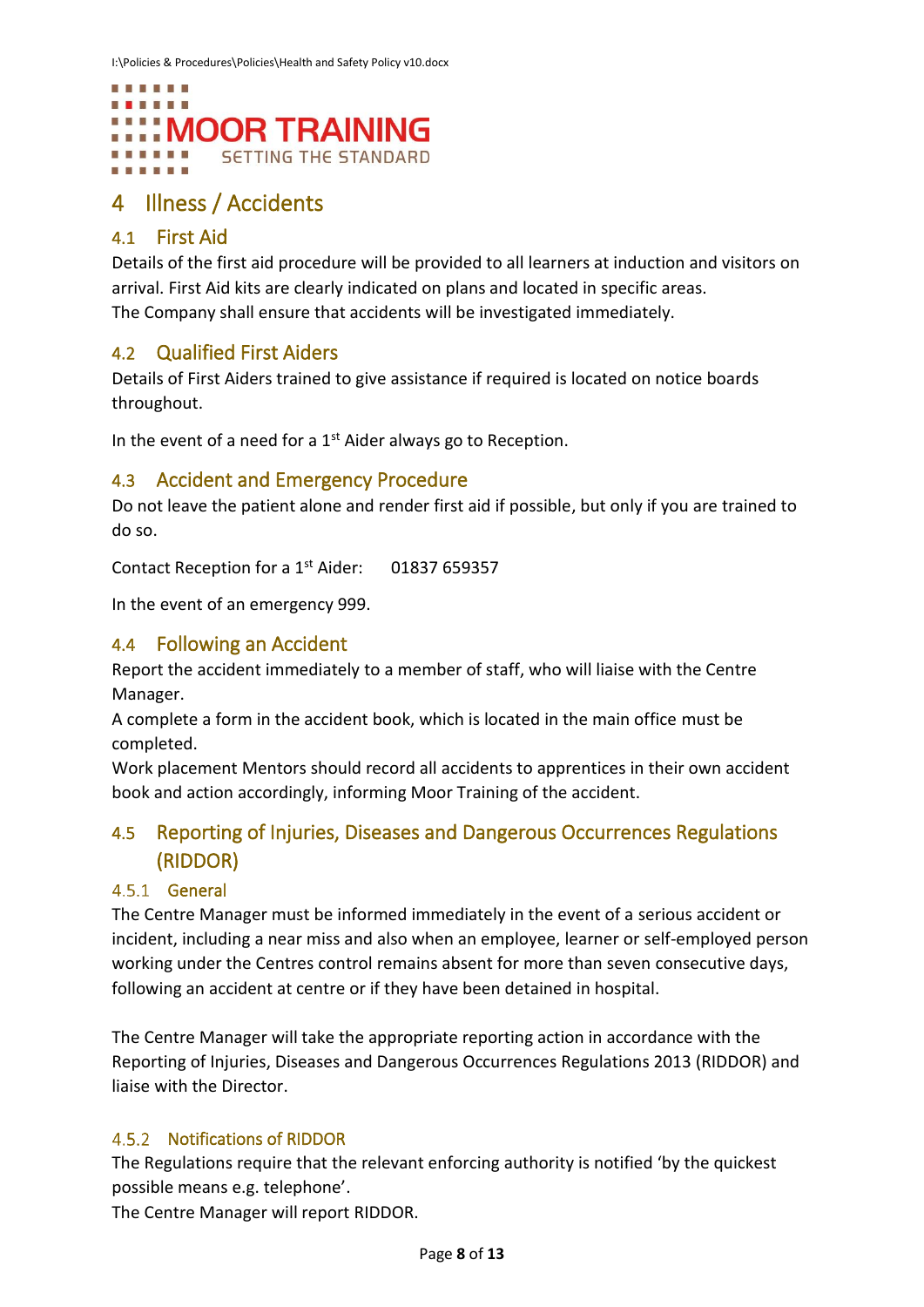

An official RIDDOR report will be generated either by the enforcing authority regarding incidents including:

- a) The death of any person as a result of an incident arising out of or in connection with work.
- b) Any person at work suffering a specified major injury\* as a result of an accident arising out of or in connection with work.
- c) Any person who is not at work suffering an injury as a result of an accident arising out of or in connection with work and where that person is taken from the site of the accident to a hospital for treatment in respect of that injury.
- d) Any person who is not at work suffering a specified injury as a result of an accident arising out of or in connection with work at the centre.
- e) Where there is a dangerous occurrence.
- f) Incidents of non-consensual physical violence.
- g) Where, as a result of an accident arising out of or in connection with work a person is absent from work for more than 7 consecutive days.

They must also report as soon as practicable, and in any case within 10 days of the accident/incident, using the approved form, any situation where a person at work is incapacitated for work of a kind, which they might reasonably be expected to do.

\*A specified injury is defined as:

- fractures, other than to fingers, thumbs and toes
- amputations
- any injury likely to lead to permanent loss of sight or reduction in sight
- any crush injury to the head or torso causing damage to the brain or internal organs
- serious burns (including scalding) which:
	- o covers more than 10% of the body
	- o causes significant damage to the eyes, respiratory system or other vital organs
- any scalping requiring hospital treatment
- any loss of consciousness caused by head injury or asphyxia
- any other injury arising from working in an enclosed space which:
	- o leads to hypothermia or heat-induced illness
	- o requires resuscitation or admittance to hospital for more than 24 hours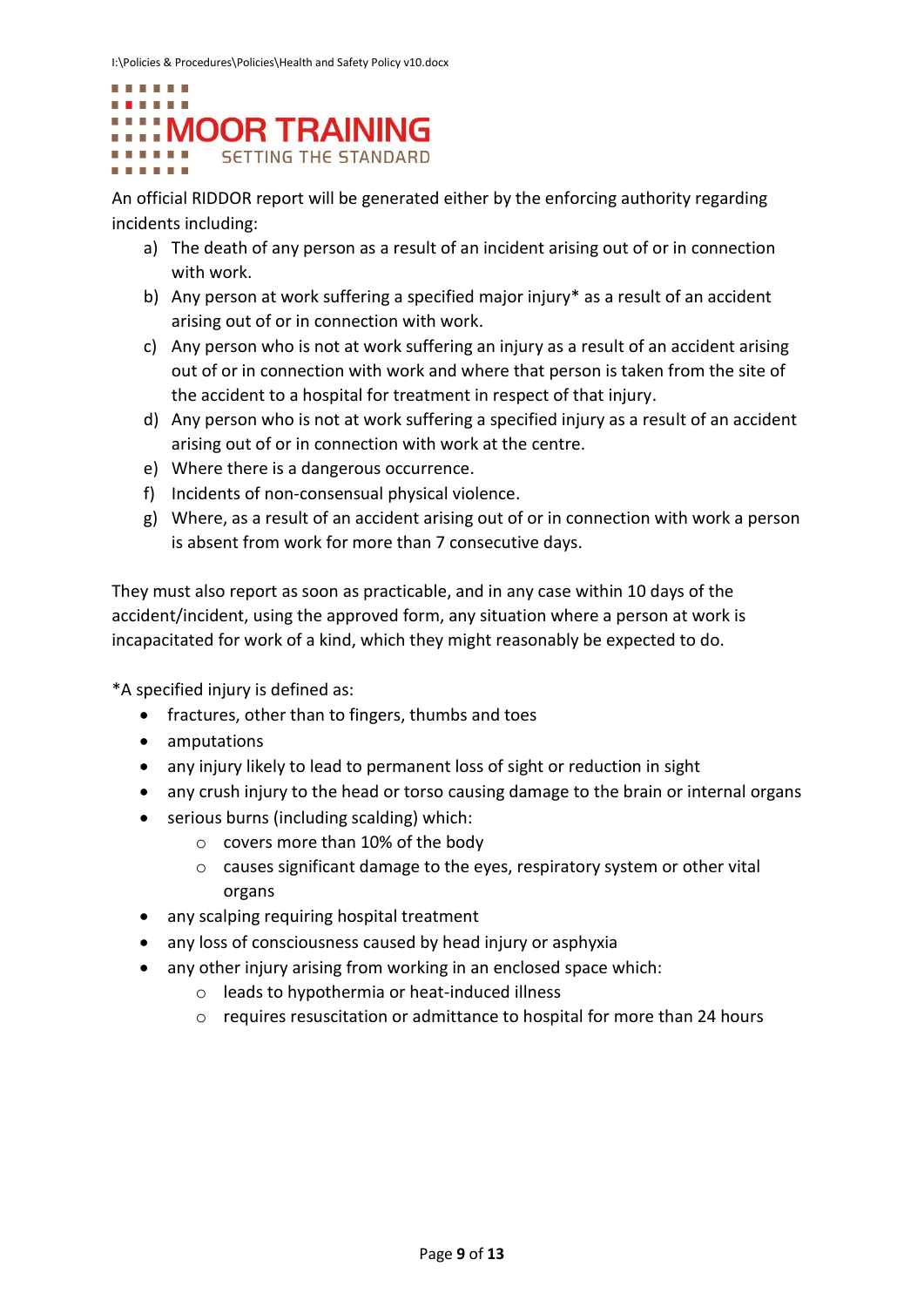

# <span id="page-9-0"></span>5 Safety

### <span id="page-9-1"></span>5.1 Fire Drills

Fire drills (practice emergency evacuations) will take place annually and at other times if deemed necessary and appropriate.

All staff and learners must be informed of what to do in case of fire / emergency evacuation during their initial induction programme.

Fire Drills are extremely important in order that we test the procedures and learn how to evacuate the Centre quickly and in an orderly fashion.

It is important that all staff respond in a positive manner and set an example for learners to follow.

### <span id="page-9-2"></span>5.2 Gangway, Exits and Entrances

You must not obstruct corridors, exits, entrances or stairways.

Designated fire exits must be kept clear and free from all obstructions at all times. Fire doors must be kept closed.

### <span id="page-9-3"></span>5.3 Running

You must not run on Centre premises, in or between the buildings.

### <span id="page-9-4"></span>5.4 Smoking

Smoking, this includes 'Electronic Cigarettes/devices', is not permitted in any part of the Centre other than the designated smoking area, by any person regardless of their status or business with the centre.

Any person who is found to be smoking on the centre premises not in designated area will also be liable to disciplinary action.

### <span id="page-9-5"></span>5.5 Protecting yourself again infection

Simple measure such as hand washing will help protect you and others from cross infection. However, blood borne viruses such as Hepatitis B or C and H.I.V. are a risk, which may be spread by body fluid contact.

To prevent cross infection you should:

- Wear gloves when carrying out first aid procedures
- Cover your own skin sores or wounds with a waterproof plaster. Plastic glasses will protect your eyes against splashes.

If your eyes, mouth or wounds on your skin are splashed by a casualty's blood, wash thoroughly and contact the First Aider.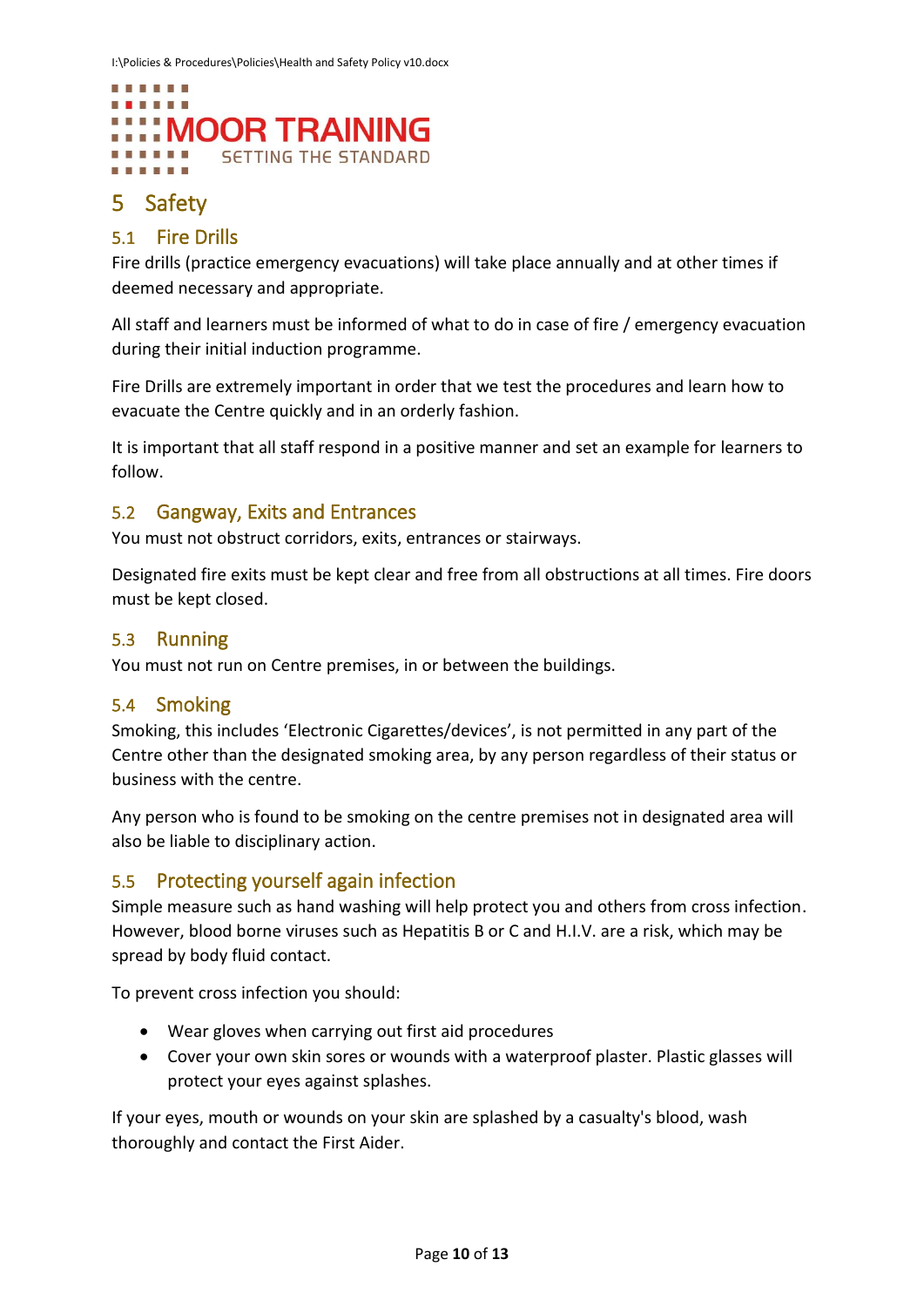

### <span id="page-10-0"></span>5.6 Housekeeping

It is essential that all work areas are maintained in a clean and tidy condition, failure to do so may constitute a breach of health and safety procedures.

It is everyone's responsibility to ensure that good housekeeping is applied.

Ensure that walkways and fire exits are kept clear of any kind of obstruction and that rubbish, especially combustibles are not allowed to accumulate; it must be cleared daily. Litter can be a hazard causing slips, trips, falls and fires, do not drop it.

### <span id="page-10-1"></span>5.7 Personal Protective Equipment (PPE)

Suitable Personal Protective Equipment (PPE) must be worn in certain areas by employees, learner and invited visitors as appropriate in their particular circumstances.

Where learners are required to wear PPE, staff must ensure that it is worn and that it is worn correctly.

### <span id="page-10-2"></span>5.8 Hazards and Risks

A Hazard is anything that has the potential to cause harm, such as chemicals, electricity, working from ladders, an open drawer, unsafe acts or conditions, etc.

The Risk is the chance, high or low, that somebody could be harmed by these and other hazards, together with an indication of how serious the harm could be.

If you discover a potentially serious hazard remove it or deal with it yourself if possible or prevent contact or access to it.

Then report to a member of staff or the Centre Manager.

### <span id="page-10-3"></span>5.9 Risk Assessments

Risk Assessments will be in place for each workplace taking into account activities and working environment.

Risk Assessments will be carried out in order to:

- Assess the risks to the health and safety of staff to which they are exposed whilst they are at work.
- Assess the risks to health and safety of persons not employed by the Centre arising out of or in connection with the work of the Centre.
- Record significant findings of the risk assessments to include suitable and sufficient control measures.
- Review and revise risk assessments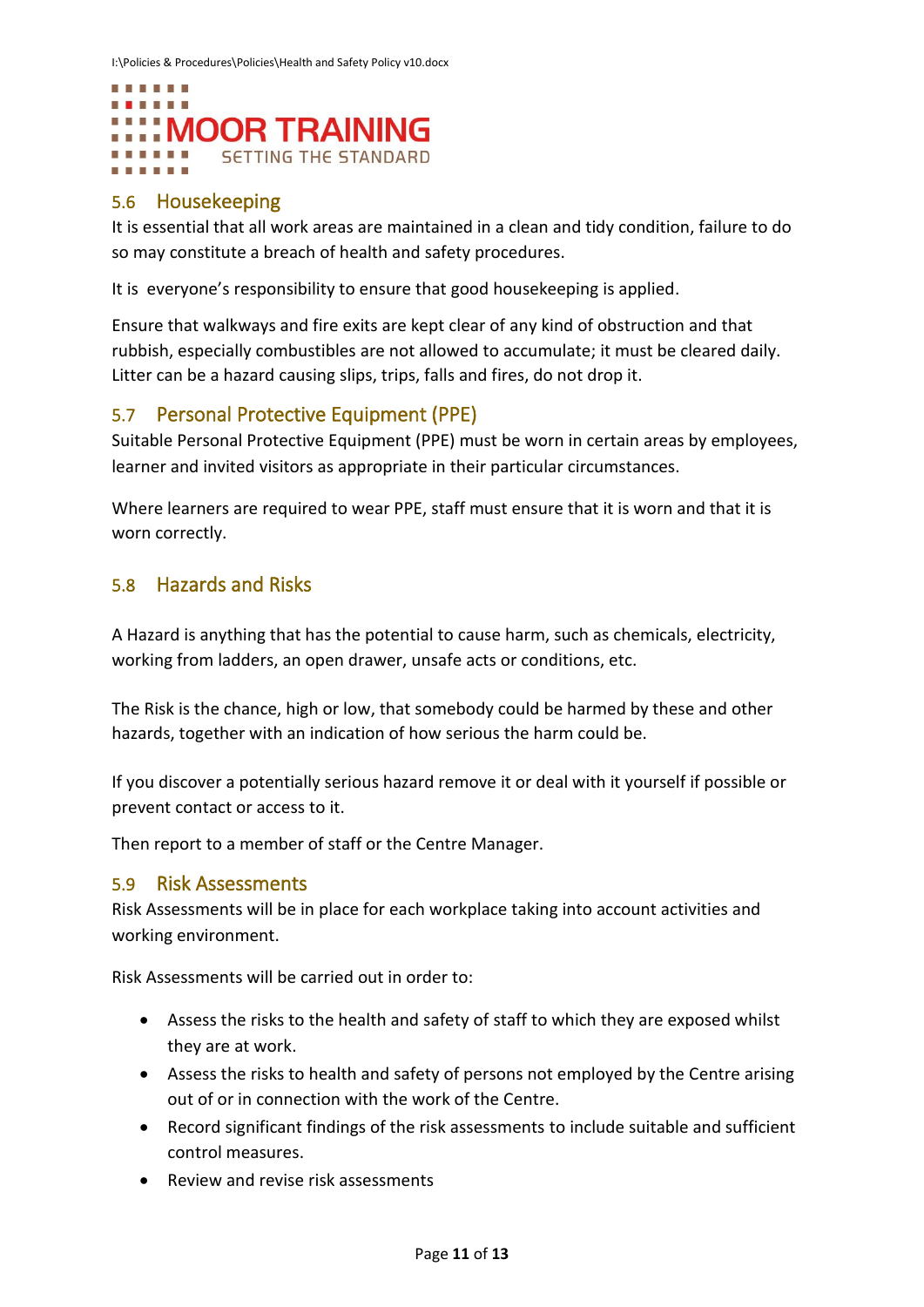

The Company Owner along with the support from staff will ensure that a review of Risk Assessments are undertaken annually or before if required.

Where there is a change of circumstances, i.e. change in working activity, identification of a new hazard, a further assessment is undertaken, and records amended.

### <span id="page-11-0"></span>5.10 Control of Substances Hazardous to Health (COSHH)

The Centre will keep records of manufacturer details in relation to COSHH and

Any incidents shall be recorded accordingly.

### <span id="page-11-1"></span>5.11 Electrical Appliances

Electrical installations and the majority of appliances within the Centre will be tested periodically and maintained as necessary.

Personal equipment such as smart phones, tablets and laptops may be used as these are very low voltage, however chargers have the potential to represent a significant hazard and must be checked.

Where portable appliances are used, it is the responsibility of those using them to regularly visually inspect them, paying attention to the condition of plug tops, damage to cables and appliance housings.

Where damage is found the equipment or appliances must be taken out of use until repaired.

Work on electrical appliances or installations, can only be undertaken by authorised personnel who have the relevant qualifications or competence.

### <span id="page-11-2"></span>5.12 The Working environment

#### **Ventilation**

The Company will ensure that adequate ventilation is provided in all workplaces

### **Lighting**

The Company will ensure that there is suitable and sufficient lighting to enable people to work, move from place to place safely, and not experience eyestrain. Staff are responsible for reporting to the Centre Manager defective lighting and ensuring that it is rectified as soon as possible.

### **Heating**

The Company will endeavour to maintain a temperature of at least 16 degrees Celsius inside workplaces.

### **Washing and Sanitary Facilities**

The Company will provide sufficient washing and sanitary facilities.